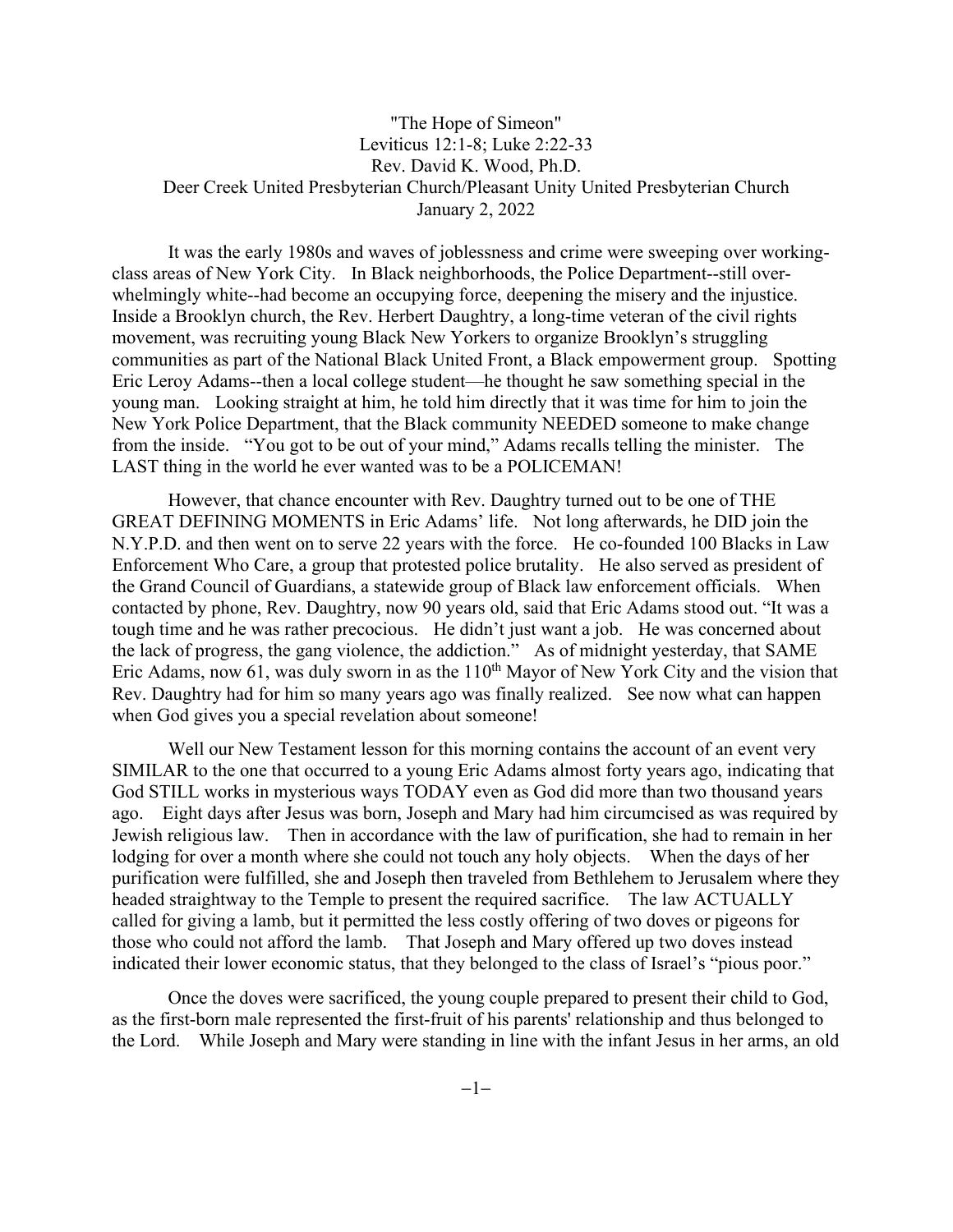resident of Jerusalem by the name of Simeon unexpectedly came up to them. We are not told anything about him other than that he was "just and devout," that he watched and waited for the restoration of the Israel, and that the "Holy Spirit was upon him." MOST importantly, Simeon had received from God a "promise" that he would not die until he had seen the Messiah with his own eyes. Gazing upon the face of this small month-old baby in his mother's arms, he finally beheld what he had waited his whole life to see- the long-awaited deliverer of Israel. After years of peering into the faces of young men and old men, he catches a glimpse of a small infant and recognizes in ITS face the mark of greatness. But if there was glory in that baby's face, there was also a mark of tragedy upon it. This child would become a sign spoken against; a sword piercing his mother's heart; a prophecy ultimately fulfilled at Calvary. Yet, as dark and terrible as that shadow was, he ALSO saw how it would bring salvation and light- to not only the JEWS, but to the ENTIRE WORLD. Simeon had been waiting his whole life for the fulfillment of Israel's hopes, for the accomplishment of God's promises before he died, and NOW God was honoring his word.

Now let's put on our REALITY glasses and ask ourselves what it was that REASON and COMMONSENSE saw that day. After all, the one he was convinced would become ISRAEL'S DELIVERER and HUMANITY's REDEEMER was really nothing more than a tiny infant in his arms; a powerless, speechless baby unable to yet change or feed itself. It would be YEARS before that child would be old enough to leave his mark on the world, that is, if he was lucky enough to even LIVE that long. You see, back then, the infant mortality rate was abysmally high and average life expectancy was around 35 years of age. Right around the time he'd be delivering his first sermon, Simeon would ALREADY be long dead, as would all the OTHERS who had made their way to that manger scene to worship him. Meanwhile, nothing would have changed- Herod would still be on the throne and Caesar still expanding his vast empire. The reality was that whatever salvation this child represented was STILL nothing but an incipient PROMISE, a far-off HOPE that may or MAY NOT even come to fruition.

Simeon, on the other hand, happened to have his FAITH glasses on and thus he was able to see what reason and commonsense NEVER could. His devotion lay in nothing more slender, nothing more tenuous than a single "promise," a simple word of hope he had received years before and one he refused to give up on- AND THAT WAS ALL. He fervently believed that God would restore both the Jews and the Gentile nations and bring them all under his rulership. He believed the prophets when they foretold the day that God would send a "Deliverer." This "Messiah" would not only break the bondage of Rome suffered by the Jews, but all chains EVERYWHERE. God's peace would fill the earth driving all hatred and suspicion and war from off its face- he clung to this hope with an unyielding passion and refused to let it go. He had the faith to believe that the One who would spark a revolution of love would come in his own lifetime, and that he would SEE that individual with his own two eyes. And so for forty, fifty, possibly even sixty years he lived in fervent anticipation of this event. Every day became a new opportunity to meet more people and to peer into more faces- with nothing more than a SIMPLE PROMISE to inspire him by.

Church, like Simeon, we TOO have been on a mission with little more than a PROMISE to go on- a two thousand year-old word of hope concentrated in a person whom some modern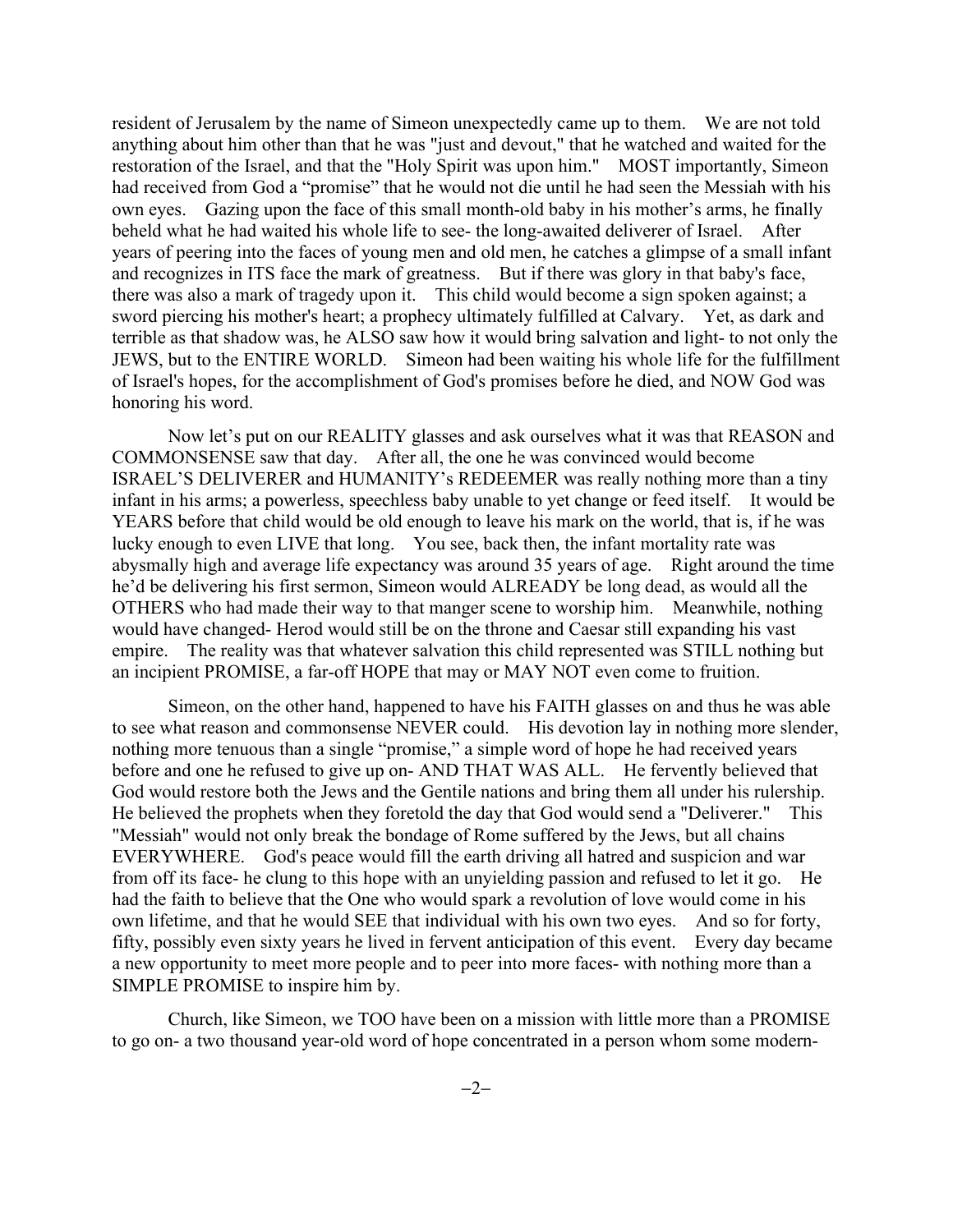day scholars don't even think existed or at least doubt the very words that have been attributed to him. When I first became serious about my Christian faith close to half a century ago now, I gave up any dreams I might have had to become a writer or a journalist to pursue what seemed a completely insane idea to most of my friends- the ministry. I found myself transferring from a large, prestigious university where I had many friends and very few constraints to a small, conservative Bible college where one didn't "smoke or drink or chew, or go with girls that do." I went from fraternity parties and dreams of much future success to a NEW life dominated by Bible studies and prayer meetings and various forms of evangelistic outreach. I then spent four years in seminary taking classes, writing papers, and preparing to pass our denomination's grueling Standard Ordination Exams. This was followed by six MORE years in semi-rural Pennsylvania where during that period I remained the lowest paid full-time minister in the entire presbytery. From there I returned to New Jersey to pursue a doctorate- not to become a professional academic or just to have additional letters before and after my name, but to equip myself for becoming a BETTER minister. For a decade, I lived in some of the roughest neighborhoods in America, even pastoring predominately Black churches at a FRACTION of the salary that others with far less training and education were making to help me better realize that dream I had received years before.

Well decades later, I'm able to look back and say that this journey--one which has taken me all throughout this great country we live in, has FAR EXCEEDED any expectations I may have had about my life. Like many other ministers, I have often felt like a modern-day Abraham, as one who left behind his homeland to follow a call without any guarantee or clear understanding as to what or even WHERE that final goal or destination would be. I can assure you that it has not always been the most PLEASANT of trips and there have been times when I questioned whether I had even been wise to undertake it in the FIRST place. Regardless, I can look back over it all and appreciate what a great adventure it has been- one I would gladly do all over AGAIN in spite of the years of loneliness, hardship and sacrifice it often entailed. As a dear friend of mine--a Princeton/Cornell-educated surgeon who became a medical missionary to the poorest of the poor in rural India for more than forty years--once said to me:

"David, I haven't a single regret for any of the decisions I've made over the years. Sure, I could have built up a practice here in the States and retired a very wealthy man, but as a member of God's kingdom, you don't measure wealth by the world's standards, but by GOD'S. I'm now retired, live comfortably on a small pension, have my wife, my family, my health, and my church to thank God for, along with some of the most wonderful memories anyone could possibly have. On the contrary, I would say that I'm pretty RICH!"

Friends, all of us who claim to be Christian and thus members of Christ's Body, his Church, have staked our lives on nothing MORE SLENDER or MORE TENUOUS than a single promise made many years ago, one which we continue to read in our Bible, hear preached from the pulpit, and confess along with the rest of God's saints. But this is no ORDINARY promise but one we believe has come from GOD; a vow that was first sworn to Abraham and then reaffirmed again and again- with Moses and David and Jeremiah and others. Like them, we TOO have our "FAITH GLASSES" on, "walking by faith and not by sight" as the scriptures say. The truth is that none of us has EVER seen God face-to-face; none of us has EVER heard God's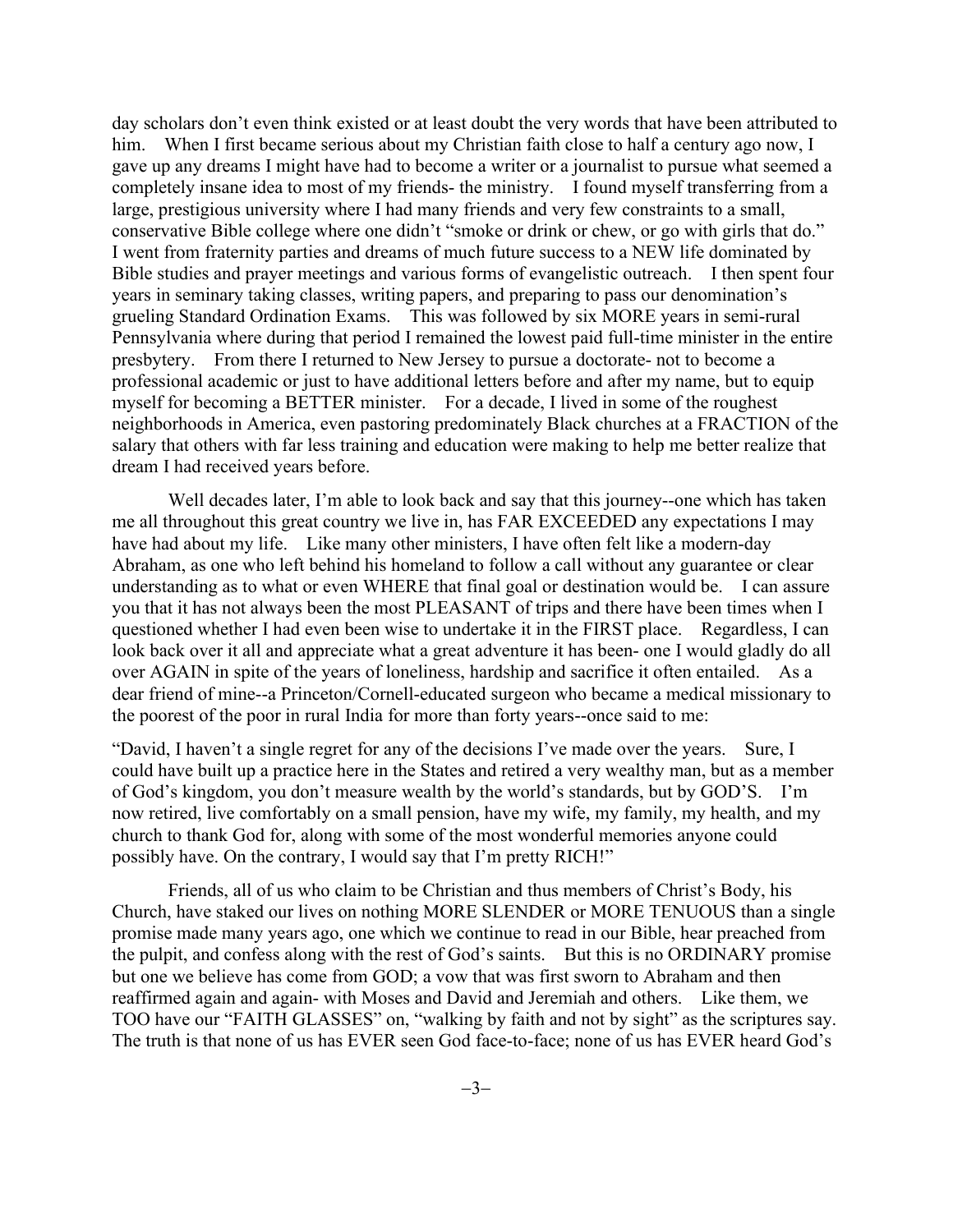voice with our ears. Yet we believe that we are God's children and that he makes our heart his home- not because we FEEL God in us, but because it has been PROMISED to all who trust him. We believe Jesus was the Son of God, the Messiah, not because we have PROOF of itthere can BE no such proof, but because, like Simeon, we believe the PROMISE. We believe that his death and resurrection has cleansed us from sin and guilt, not because we have AUDIBLY HEARD the words, "You are forgiven!" but because it's part of God's PROMISE to us. We believe that when we die, eternal life AWAITS US as our inheritance. And WHY? Because we have been PROMISED that. We believe that Christ will RETURN AGAIN and INAUGURATE a new heaven and a new earth- WHY? Because it is the CONSUMMATION of that same promise. Although we have already waited two thousand years and may STILL have to wait ANOTHER two thousand years for its fulfillment, we believe it ALL THE SAME because God has PROMISED it to all those who love and seek him. Let people call us foolish or idealistic or naive or even a bunch of dreamers- no doubt Simeon was called such. But we know that that dream, that promise is an even GREATER reality- one to be more trusted and relied upon than all the facts and historical truths that can ever confront us.

Simeon lived during a time of great hopelessness amidst much political division, a time that was little different from our OWN. The Temple and its priesthood had come to control every aspect of Jewish daily life. In their mindless pursuit of profit, the priests were allowing commerce to be openly conducted in their holy Temple and selling their most important religious offices to the highest bidders. Outraged by what he saw, Jesus began overturning their tables and throwing the money changers out, exclaiming, "Do not turn my father's house into a place of business!" Meanwhile, the tax collectors, religious leaders, and politicians collaborated with their Roman oppressors, for their very livelihood and existence were dependent upon the support of the Romans over and against their own people. Most terrifying of ALL was the growing despair they felt that their God had finally forsaken or given up on them after so many centuries of infidelity and willful disobedience. Nonetheless, Simeon PERSISTED in faith and God REWARDED his faithfulness by making him among the first witnesses of the Messiah.

Honestly speaking, the PRESENT time we live in seems eerily similar. Though since the time of Jesus, the characters are different and the circumstances greatly changed, there's still a palpable sense of fear and despair felt EVERYWHERE you go. The past year began with an attack on the Capitol Building and the very foundations of our democracy. Now, twelve months later, we are confronting the resurgence of an even MORE infectious form of Covid called "omicron" in a nation more divided than any time since the Civil War. A recent survey indicated that more than half of Americans—53%--considered 2021 to be the WORST year of their life while the results of another survey released this past Friday shows that 70% or 7 out of 10 persons say they are even MORE fearful about the coming NEW year than were with the old.

Regardless how bad the world Simeon inhabited was, his focus remained resolute, not on the COUNTRY'S DETERIORATING CONDITION or its DECLINING MOOD but on that WORD OF HOPE which GOD had promised him. He looked beyond how Israel had ALREADY waited 1700 years since the promise was first given to Abraham; he looked past all the evidence that his people were more oppressed than ever; he ignored the fact that he had been watching and waiting for the majority of his life without any appearance of the Messiah and